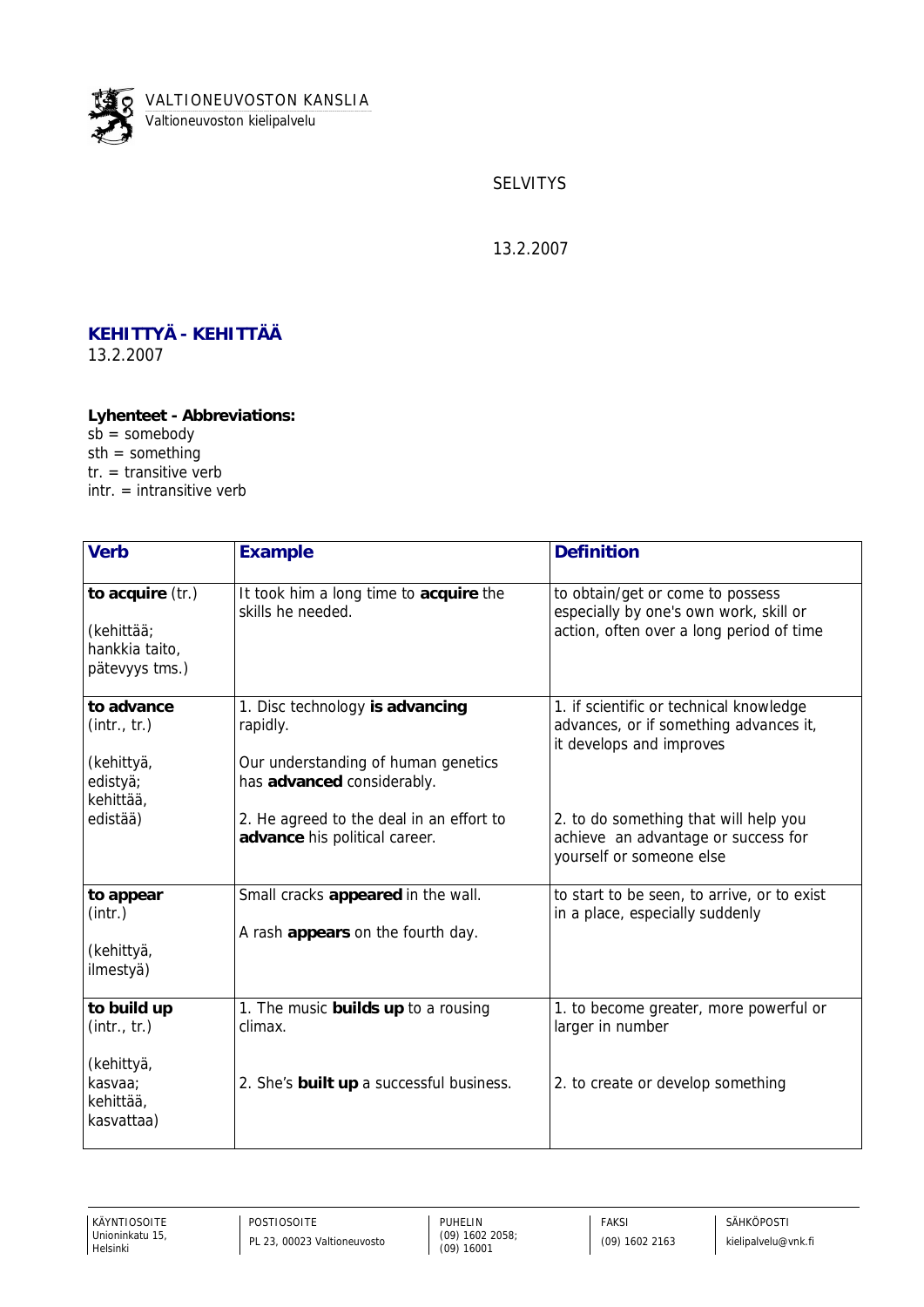| Verb                                                                                  | Example                                                                                                                                                                | Definition                                                                             |
|---------------------------------------------------------------------------------------|------------------------------------------------------------------------------------------------------------------------------------------------------------------------|----------------------------------------------------------------------------------------|
| to conceive (tr.)<br>(kehittää, keksiä,<br>tulla ajatelleeksi)                        | Scientists first conceived the idea of<br>the atomic bomb in the 1930s.                                                                                                | to think of a new idea, plan etc. and<br>develop it in your mind                       |
| to create (tr.)<br>(kehittää, luoda)                                                  | All attempts to create an international<br>language have more or less failed so<br>far.                                                                                | to make something exist that did no<br>exist before                                    |
| to develop (intr.,<br>tr.)<br>(kehittyä; kehittää)                                    | 1. In the central Pacific, a major<br>hurricane developed and eventually<br>became a typhoon.                                                                          | 1. to come or bring gradually to a<br>larger, more complete, or more<br>advanced state |
|                                                                                       | 2. The scientists are developing a new<br>drug to treat arthritis.                                                                                                     | 2. to cause to grow or increase                                                        |
| to elaborate<br>(tr.)                                                                 | The plan was elaborated by the<br>members of the committee.                                                                                                            | to develop a plan, policy, theory, idea<br>etc. and make it complicated or<br>detailed |
| (kehittää, parantaa;<br>kehittää aiemmin<br>mainittua; kehittää<br>edelleen)          | Some of these points have to be further<br>elaborated as we go along.                                                                                                  | to add more detail or information;<br>to explain further, to clarify;                  |
| NB:<br>to elaborate<br>(EU:hun liittyvissä<br>teksteissä)                             | The expert group will elaborate a<br>report, by July 2003, analysing the<br>different issues at stake and issuing<br>recommendations for actions at<br>European level. | to draw up; to create                                                                  |
| to enhance (tr.)<br>(kehittää, parantaa,<br>edistää)                                  | The publicity has done little to<br>enhance his reputation.                                                                                                            | to improve sth; to increase in strength<br>or amount (chances, prospects etc.)         |
| to evolve (intr., tr.)<br>(kehittyä,                                                  | 1. The three species evolved from a<br>single ancestor.                                                                                                                | 1. to develop gradually, especially from<br>a simple to a more complicated form        |
| muotoutua;<br>kehittää, muodostaa<br>pitkällä aikavälillä)                            | 2. Each school must evolve its own<br>way of working.                                                                                                                  | 2. to develop sth in this way                                                          |
| to flesh out<br>(plans) (tr.)<br>(kehittää,<br>tarkentaa,<br>täsmentää,<br>täydentää) | Try to flesh out your argument with a<br>few relevant facts.                                                                                                           | to give substance to an argument or<br>description etc.                                |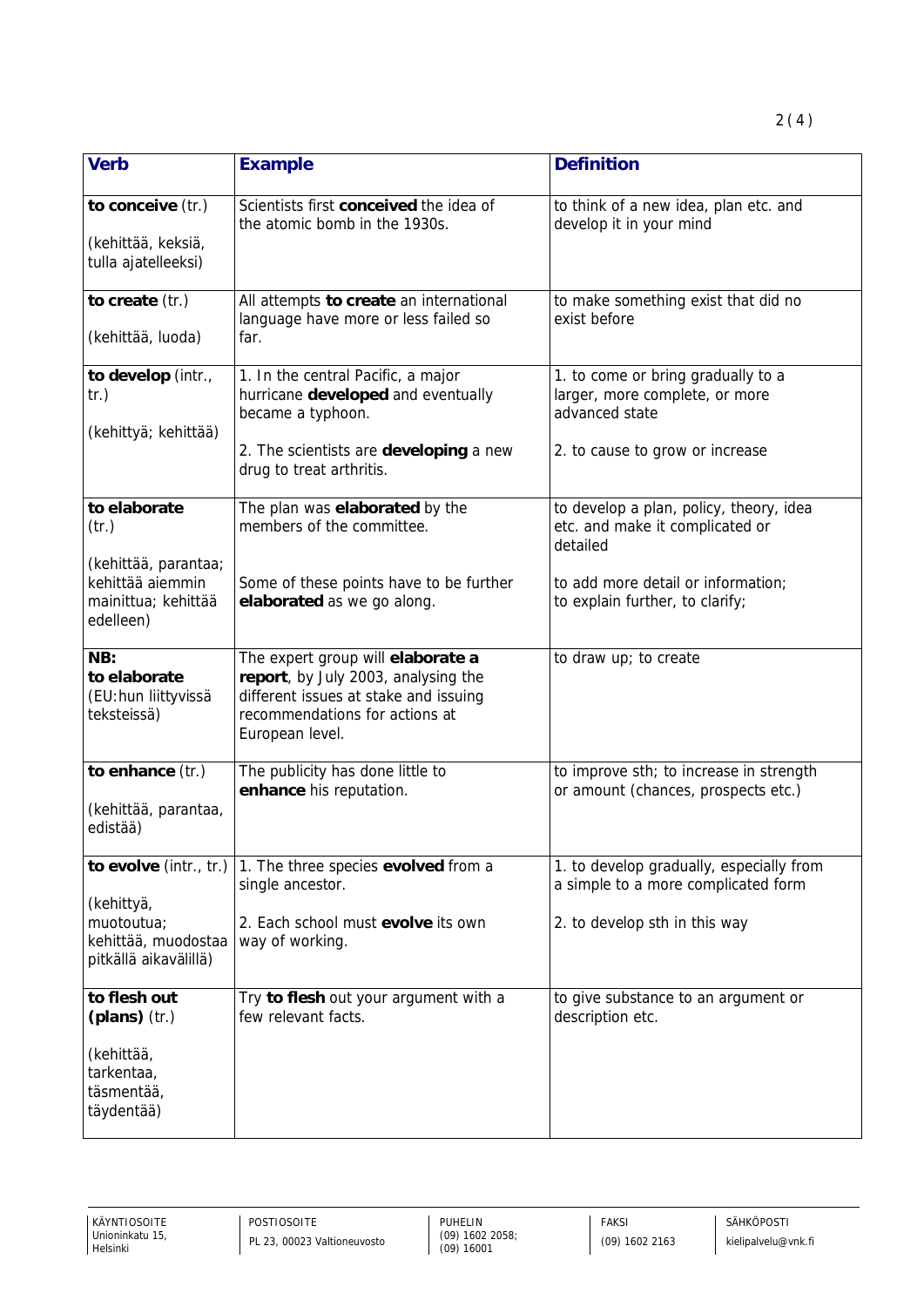| Verb                                              | Example                                                                                       | Definition                                                                                                        |
|---------------------------------------------------|-----------------------------------------------------------------------------------------------|-------------------------------------------------------------------------------------------------------------------|
| to foster (tr.)<br>(kehittää,                     | It has been the government's policy to<br>foster close ties with neighbouring<br>states.      | to help (feelings or ideas) to grow or<br>develop; to encourage;                                                  |
| parantaa,<br>edistää)                             | These classroom activities are intended                                                       | to promote; to create; to establish;                                                                              |
|                                                   | to foster children's language skills.                                                         | to help a skill, feeling, idea etc. to grow<br>and develop over a period of time                                  |
| to generate<br>(tr.)                              | The Minister said that the reforms<br>would generate new jobs.                                | to cause to exist;                                                                                                |
| (kehittää,<br>tuottaa,<br>aiheuttaa,<br>luoda)    | The heat energy that is generated in<br>the reactor is extracted and used<br>elsewhere.       | to produce or cause sth                                                                                           |
| to improve<br>(intr., tr.)                        | 1. The service has improved<br>drastically in recent months.                                  | 1. to become better in standard and<br>quality                                                                    |
| (kehittyä,<br>parantua;<br>kehittää,<br>parantaa) | 2. The students wish to improve their<br>English.                                             | 2. to make sth better                                                                                             |
| to nurture (tr.)<br>(kehittää,                    | The President has nurtured the idea<br>of nuclear arms reduction for at least<br>seven years. | to help a plan, idea, feeling etc. to<br>develop;                                                                 |
| kehitellä,<br>"hautoa")                           |                                                                                               | to spend a lot of time and effort<br>thinking about and helping a plan, idea<br>or feeling to develop             |
| to perfect (tr.)                                  | They perfected their ideas during the<br>day.                                                 | to make perfect;                                                                                                  |
| (kehittää<br>huippuunsa)                          | She hoped to perfect her technique.                                                           | to make the very best possible kind,<br>degree or standard                                                        |
| to produce<br>(tr.)                               | The burning of fossil fuels produces<br>carbon dioxide.                                       | to grow or bring into existence<br>naturally;                                                                     |
| (kehittää,<br>tuottaa)                            | Scientists have produced powerful<br>arguments against his ideas.                             | to make by using skill and imagination                                                                            |
| to upgrade<br>(tr.)                               | The course centre is in the process of<br>upgrading its facilities.                           | to improve something especially in<br>quality or effectiveness;                                                   |
| (kehittää,<br>parantaa,<br>nostaa tasoa)          |                                                                                               | to improve sth such as machinery, a<br>building or a system by making it more<br>modern, effective and successful |